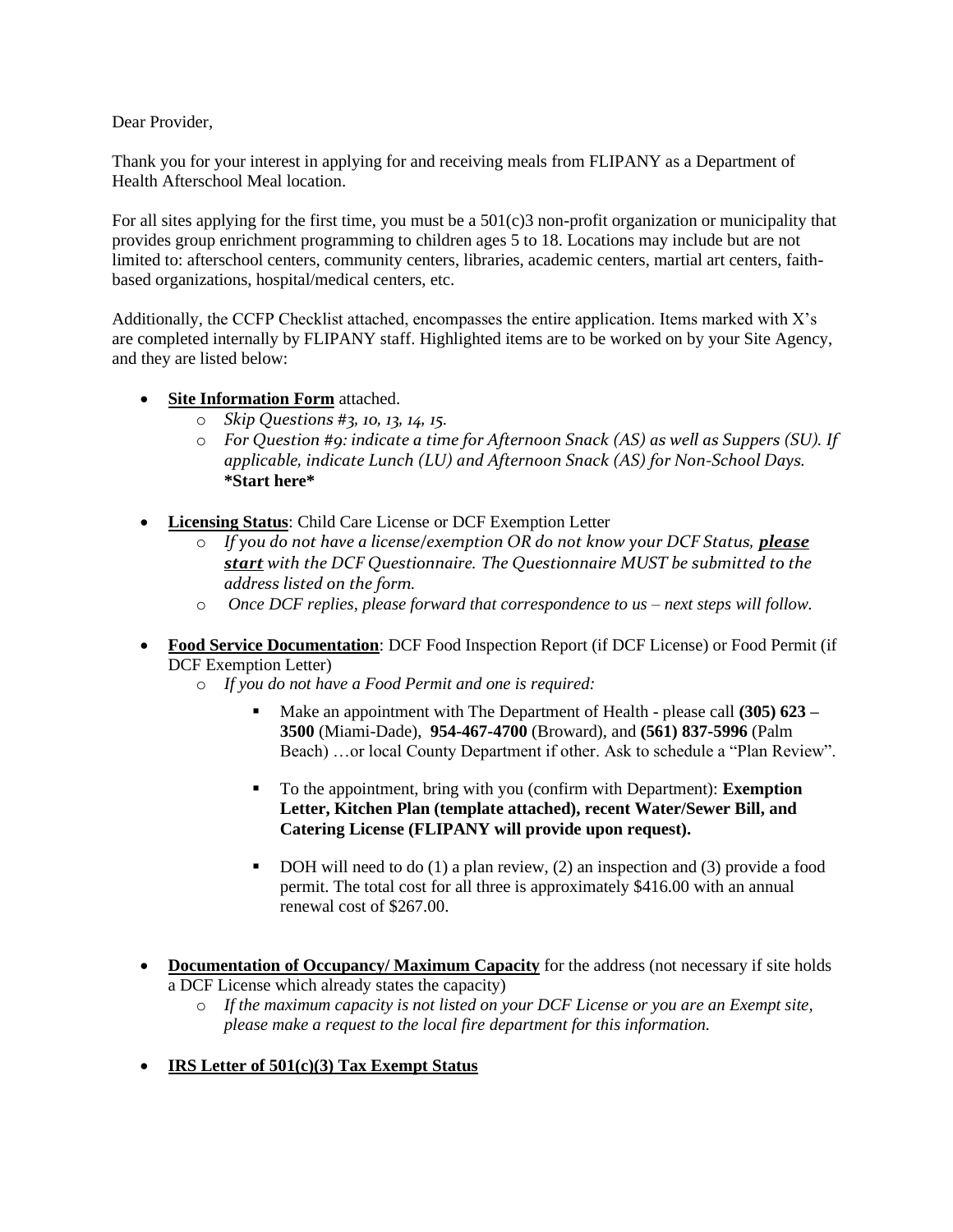## **Florida Department of Health Child Care Food Program**

## **Checklist for Adding an Afterschool Meals Program (AMP) Site**

| Sponsoring Organization Name: FLIPANY<br>Site Name:                                                                                                                                                                                                                                                                                                                                                                                                                                                                                                                                    | Authorization #: A-3414 |                 |
|----------------------------------------------------------------------------------------------------------------------------------------------------------------------------------------------------------------------------------------------------------------------------------------------------------------------------------------------------------------------------------------------------------------------------------------------------------------------------------------------------------------------------------------------------------------------------------------|-------------------------|-----------------|
| Does the sponsoring organization listed above own the site and/or operate the afterschool program at the site?                                                                                                                                                                                                                                                                                                                                                                                                                                                                         |                         |                 |
| <b>YES</b> (affiliated site): Items $1 - 9$ are required, and completion of catering section on page 2.                                                                                                                                                                                                                                                                                                                                                                                                                                                                                |                         |                 |
| NO (unaffiliated site): Items 1-12 (as applicable) are required, and completion of catering section on page 2.                                                                                                                                                                                                                                                                                                                                                                                                                                                                         |                         |                 |
| For each site you wish to add, send this completed checklist and the following applicable materials for approval. Please<br><sub>pheck</sub> the items enclosed and write NA for items that do not apply.<br>1. Change Form: Complete the identifying information at the top, the table in #5, sign, date, and attach. You<br>may use one Change Form to add two sites, but each site must have a Checklist for Adding an AMP Site.                                                                                                                                                    |                         |                 |
| 2.<br>Site Information Form: Complete for the new site and attach.                                                                                                                                                                                                                                                                                                                                                                                                                                                                                                                     |                         |                 |
| 3. Documentation of School Zone: Attach copy of school district website print out, letter/email from school<br>official, or school zone map with attendance boundaries and site location clearly marked.                                                                                                                                                                                                                                                                                                                                                                               |                         |                 |
| 4. Documentation of Licensing Status: Attach a current (not expired) copy of one of the following documents<br>that includes the site's name and current address.                                                                                                                                                                                                                                                                                                                                                                                                                      |                         |                 |
| Letter from DCF or Local Licensing Agency stating licensure is not required; or<br>$\bullet$<br>Child Care License from DCF or Local Licensing Agency; or<br>$\bullet$<br>Religious-Exempt Accreditation Certificate<br>$\bullet$                                                                                                                                                                                                                                                                                                                                                      |                         |                 |
| 5. Food Service Documentation: Based on the site type described below, attach a current copy of the specified<br>document that includes the site's name and current address.<br>Afterschool program not required to be licensed - DOH Food Permit<br>$\bullet$<br>Licensed child care center - satisfactory Licensing Inspection Report from DCF or Local<br>$\bullet$<br>Licensing Agency that was issued within the past 12 months<br>Religious-exempt child care center - satisfactory DOH Food Service Inspection Report that<br>$\bullet$<br>was issued within the past 12 months |                         |                 |
| 6. Documentation of Maximum Capacity: Attach copy of current Fire Marshal Inspection Report/Permit,<br>Occupancy Permit, or other document issued by a state or local government health/safety authority that shows<br>approved site capacity/occupancy limit. (Required only if the site does not have a state or county issued Child Care License<br>establishing capacity or a DOH Food Permit establishing a seating capacity greater than zero.)                                                                                                                                  |                         |                 |
| 7. News Release for the new site(s): Complete and submit a copy to your media choice(s). Attach a copy.<br>Remember to include the list of media outlets the release was/will be sent to and the date the release was/will be<br>sent.                                                                                                                                                                                                                                                                                                                                                 |                         |                 |
| 8. Pre-Approval Visit for Prospective Site: Visit the site, complete the Pre-Approval Visit form, and attach a<br>copy.                                                                                                                                                                                                                                                                                                                                                                                                                                                                |                         |                 |
| 9. Disqualified Lists Check: Check both Disqualified Lists in MIPS for the site's name, address, and responsible<br>principals/individuals. If any matches are found, contact the Tallahassee CCFP office before submitting paperwork<br>to add the site.                                                                                                                                                                                                                                                                                                                              |                         |                 |
| This section is for DOH USE ONLY:                                                                                                                                                                                                                                                                                                                                                                                                                                                                                                                                                      | <b>Date Checked</b>     | <b>Initials</b> |
| Verify site name, address, and manager are not listed on the NDL or either FDL.                                                                                                                                                                                                                                                                                                                                                                                                                                                                                                        |                         |                 |
| Verify site address is not already on program, or is serving different children if it is.                                                                                                                                                                                                                                                                                                                                                                                                                                                                                              |                         |                 |

**Page 1 of 2**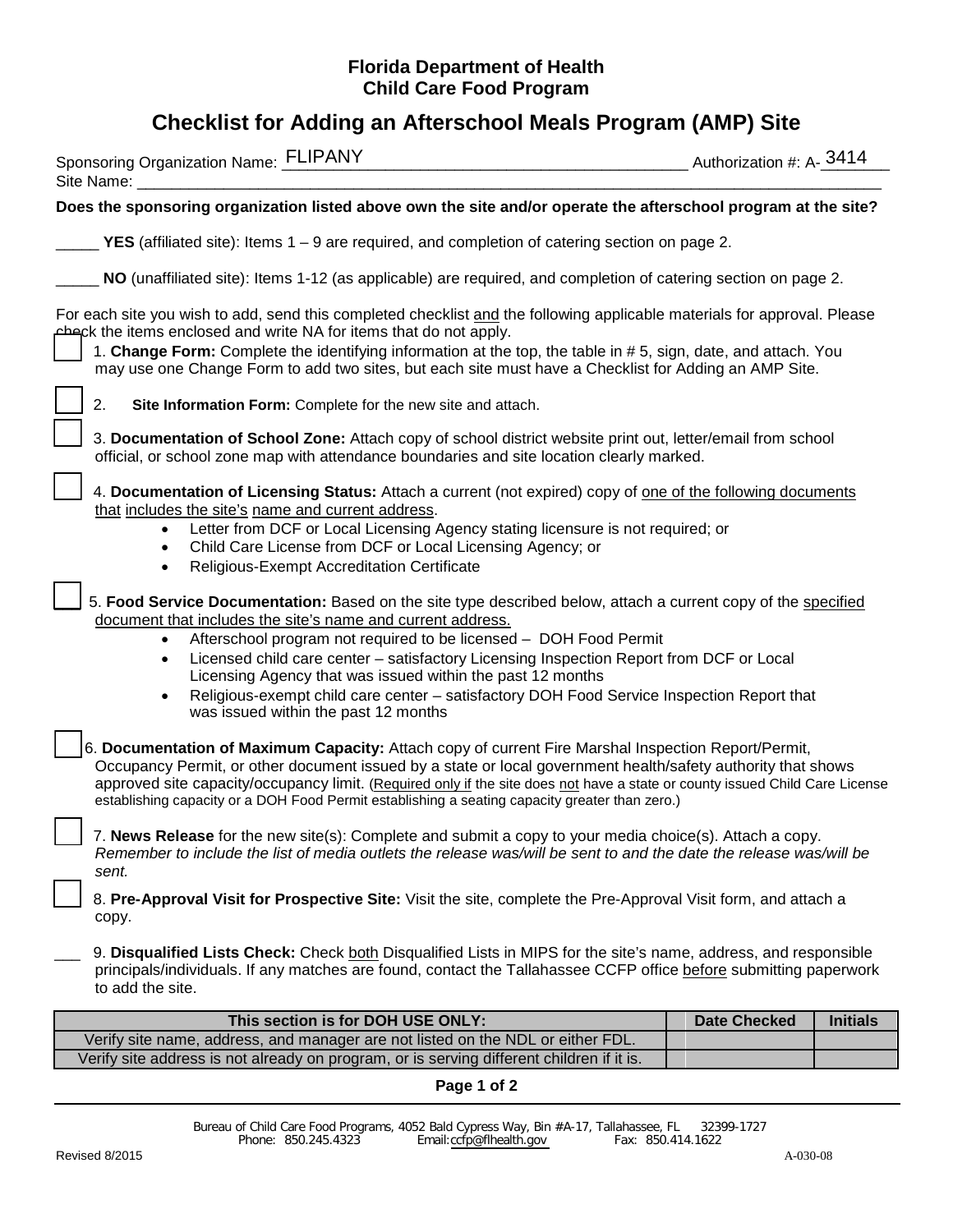## **Florida Department of Health Child Care Food Program**

## **Checklist for Adding an Afterschool Meals Program (AMP) Site**

## **Additional Items for Unaffiliated Private Non-Profit\* Sites Only:**

| *Please note that for-profit sites must already be participating in the traditional CCFP and meet additional requirements to                                                                                                                                      |  |
|-------------------------------------------------------------------------------------------------------------------------------------------------------------------------------------------------------------------------------------------------------------------|--|
| participate in the AMP. Please contact the Tallahassee office for more information if your organization is interested in                                                                                                                                          |  |
| ക്ഷന്ദ്ര for-profit sites.                                                                                                                                                                                                                                        |  |
| 10. IRS Letter of 501(c)(3) Tax Exempt Status: Attach a copy. (Not required if site is operated by a<br>church/synagogue/temple/mosque that meets IRS requirements to be exempt from federal income tax under<br>section 501(c)(3) of the Internal Revenue Code.) |  |
| <b>Statement of Authority:</b> Attach only if the non-profit site is using the $501(c)(3)$ documentation of a parent<br>11.<br>organization. The form must be signed by authorized representatives of the site and its parent organization.                       |  |
| Termination letter sent to former sponsor: Attach only if site is transferring from another<br>12.<br>unaffiliated sponsor.                                                                                                                                       |  |
| Does the site receive meals from a caterer on the current CCFP Caterer List?                                                                                                                                                                                      |  |
| NO.                                                                                                                                                                                                                                                               |  |
| <b>YES:</b> Check only one of the following statements.                                                                                                                                                                                                           |  |
| This site will receive catered meals under the sponsor's existing CCFP catering contract.                                                                                                                                                                         |  |
| This site has completed catering training and has properly procured its own CCFP catering contract,<br>which is less than \$50,000.                                                                                                                               |  |
|                                                                                                                                                                                                                                                                   |  |

This site has completed catering training, properly procured its own CCFP catering contract totaling \$50,000 or more, and received DOH approval from Brenda Crosby (email: Brenda.Crosby@flhealth.gov) prior to executing the contract.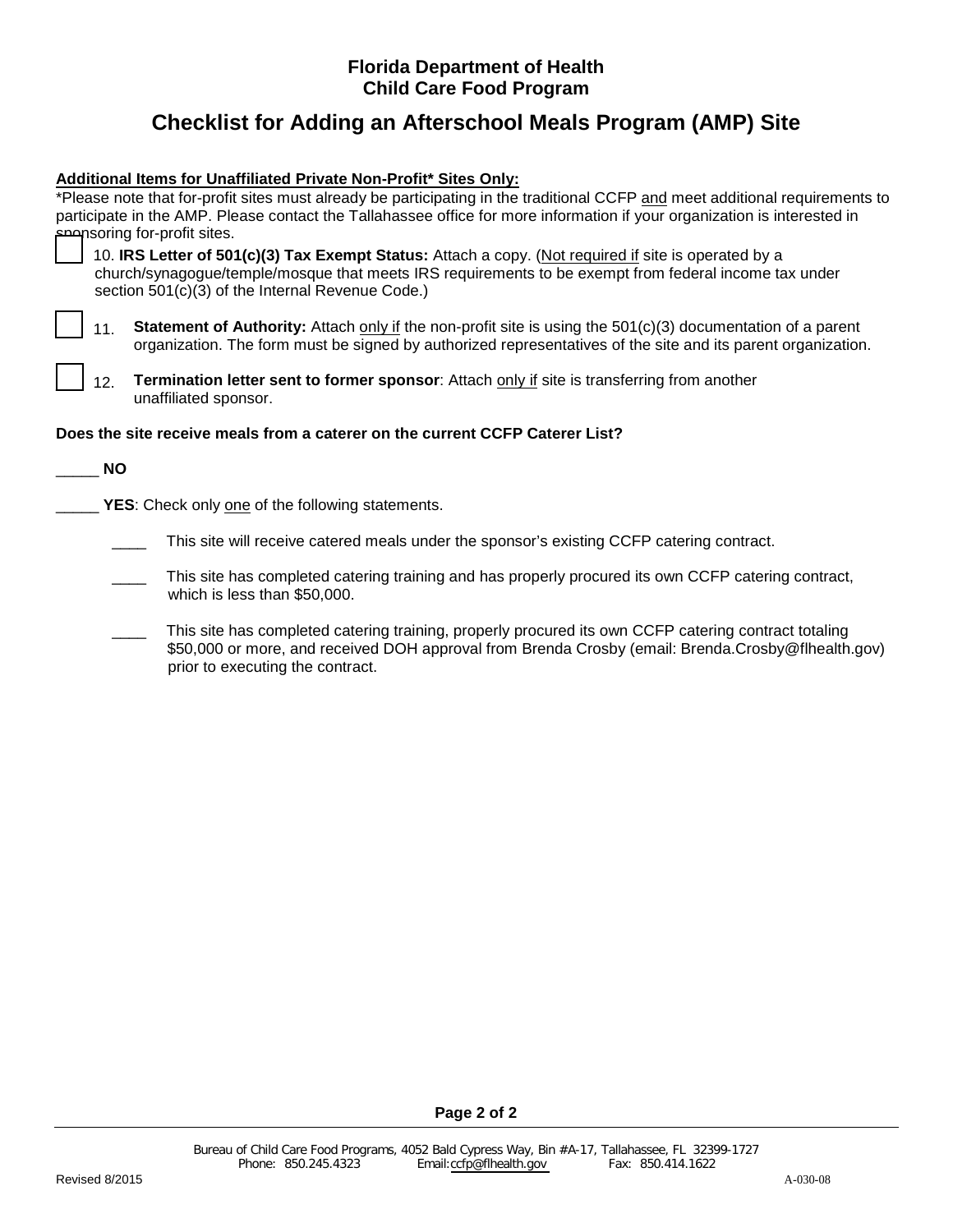## Florida Department of Health Child Care Food Program

# Afterschool Meals Program Site Information

#### **USE THIS BLANK FORM ONLY FOR NEW SITES THAT YOU ARE REQUESTING TO BE APPROVED FOR THE AFTERSCHOOL MEALS PROGRAM (AMP). \*\*\*BEFORE COMPLETING THIS FORM, REFER TO THE INSTRUCTIONS ON PAGE 5.\*\*\***

| <b>DOH USE ONLY (select site classification):</b> _____ Independent ____ Unaffiliated ____ Affiliated            |  |  |
|------------------------------------------------------------------------------------------------------------------|--|--|
|                                                                                                                  |  |  |
| 1. Site Information:                                                                                             |  |  |
|                                                                                                                  |  |  |
|                                                                                                                  |  |  |
|                                                                                                                  |  |  |
|                                                                                                                  |  |  |
| 2. AMP On-Site Manager (person on site who oversees daily food program operations):                              |  |  |
| Salutation: ______ First Name: ___________________________________Last Name: _________________________________   |  |  |
|                                                                                                                  |  |  |
|                                                                                                                  |  |  |
|                                                                                                                  |  |  |
| 3. Area Eligibility Information                                                                                  |  |  |
| A. Eligibility based on (select only one):                                                                       |  |  |
|                                                                                                                  |  |  |
|                                                                                                                  |  |  |
| B. 50% or more free and reduced-price school meals documented by (select only one):                              |  |  |
|                                                                                                                  |  |  |
|                                                                                                                  |  |  |
| *only allowable if site does not qualify using the CCFP 50% School List in effect when eligibility is determined |  |  |
|                                                                                                                  |  |  |
| 4. List all the specific educational and/or enrichment activities provided at this site:                         |  |  |

\_\_\_\_\_\_\_\_\_\_\_\_\_\_\_\_\_\_\_\_\_\_\_\_\_\_\_\_\_\_\_\_\_\_\_\_\_\_\_\_\_\_\_\_\_\_\_\_\_\_\_\_\_\_\_\_\_\_\_\_\_\_\_\_\_\_\_\_\_\_\_\_\_\_\_\_\_\_\_\_\_\_\_\_\_

#### **5. Type of Site (select only one):**

- ❑ Private Non-Profit with Current 501(c)(3)
- ❑ Church (private non-profit)
- ❑ Public
- ❑ For-Profit (must be a traditional child care center already on CCFP)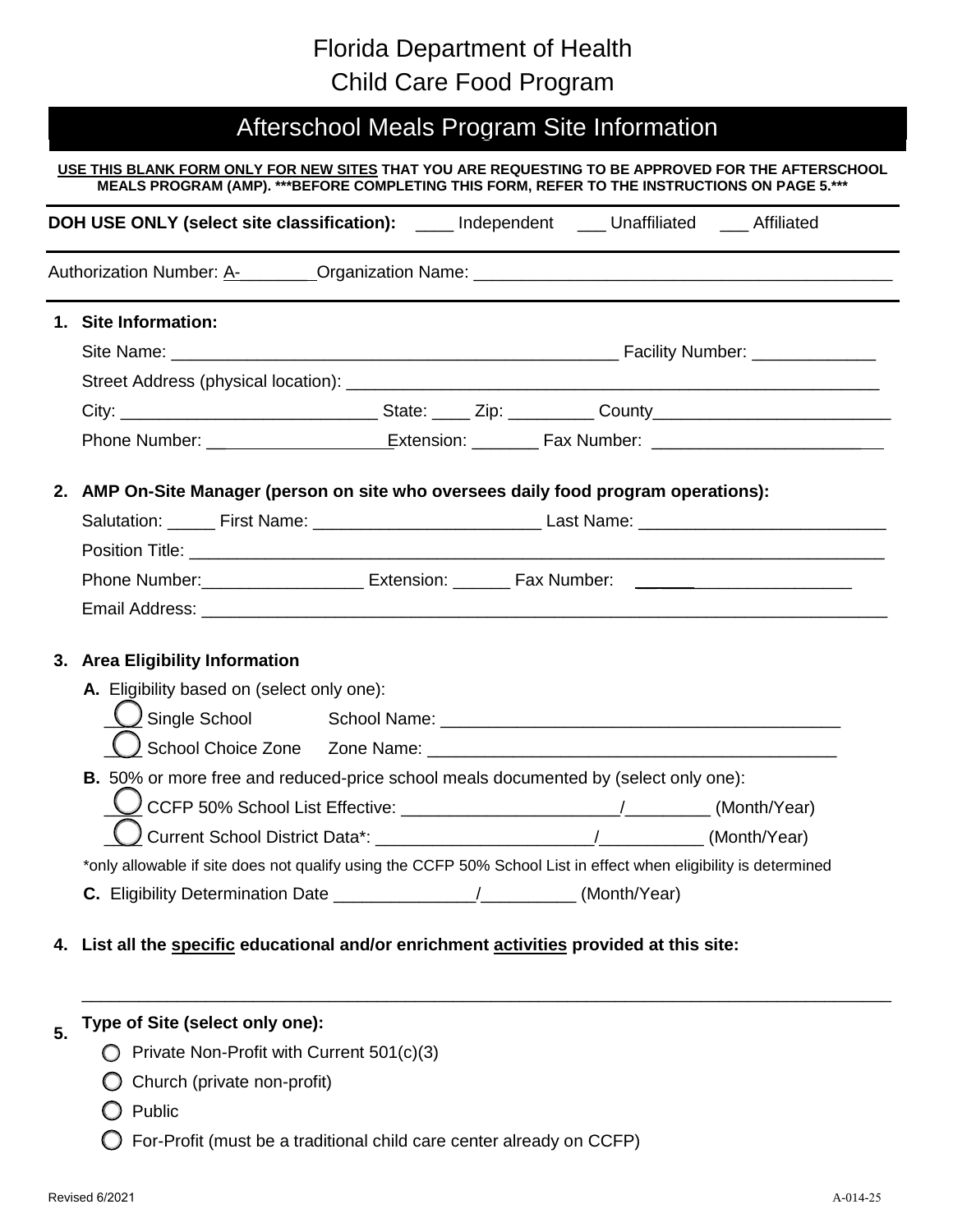# Afterschool Meals Program Site Information – Page 2 of 5

|    | 6. Is site currently on the CCFP or AMP under other Authorization Number(s)? $\bigcup$ Yes $\bigcup$<br><b>No</b>                                                                                                                                                                                                                                   |
|----|-----------------------------------------------------------------------------------------------------------------------------------------------------------------------------------------------------------------------------------------------------------------------------------------------------------------------------------------------------|
| 7. | Is site located in a school? $\bigcirc$ Yes (answer 7.A-7.D) $\bigcirc$ No (answer 7.E-7.F)<br>A. Does this site serve only the children who attend the school during the school day? $\bigcirc$ Yes $\bigcirc$ No<br>(If No, site must be licensed or have an official letter from the licensing agency stating it is not required to be licensed) |
|    |                                                                                                                                                                                                                                                                                                                                                     |
|    | C. Does the school have early release days each week? $\bigcirc$ Yes $\bigcirc$ No                                                                                                                                                                                                                                                                  |
|    | <b>D.</b> Are meals served to multiple afterschool programs at the school? $\underline{\hspace{1cm}}\bigcup$ Yes<br><b>No</b>                                                                                                                                                                                                                       |
|    | E. Based on the schools your participating children attend, what is the earliest time that the school day<br>normally ends? _________________________p.m.                                                                                                                                                                                           |
|    | <b>F.</b> Do any of these schools have early release days each week? $\bigcup$ Yes $\bigcup$ No                                                                                                                                                                                                                                                     |
|    | 8. Licensure Information: (Check only one)                                                                                                                                                                                                                                                                                                          |
|    | License issued by state or local child care licensing agency – Attach copy of current license                                                                                                                                                                                                                                                       |
|    |                                                                                                                                                                                                                                                                                                                                                     |
|    | Religious-Exempt from state or local child care licensure - Attach copy of current certificate issued by<br>the accrediting agency for religious-exemption                                                                                                                                                                                          |
|    | Capacity: ____________ Certificate #: ____________________ Expiration Date: ___________                                                                                                                                                                                                                                                             |
|    | Maximum building capacity/occupancy*:__________(shown on attached Fire Marshal Certificate,<br>Occupancy Permit, or other document issue by a state or local government health/safety authority)                                                                                                                                                    |
|    | *The maximum capacity for claiming CCFP/AMP meals will be based on the lesser of what is shown on the<br>religious-exempt certificate or the maximum building capacity/occupancy documentation.                                                                                                                                                     |
|    |                                                                                                                                                                                                                                                                                                                                                     |
|    | $\Box$ Not required to be licensed per the state or local child care agency – Attach current copy of official letter<br>issued by the state or local licensing agency for the site unless previously submitted to DOH.                                                                                                                              |
|    | (Note: School sites that are not required to be licensed and serve only the children who attend that school during the<br>day do not need to attach a letter.)                                                                                                                                                                                      |

Expiration Date (if shown on letter): \_\_\_\_\_\_\_\_\_\_\_\_\_\_\_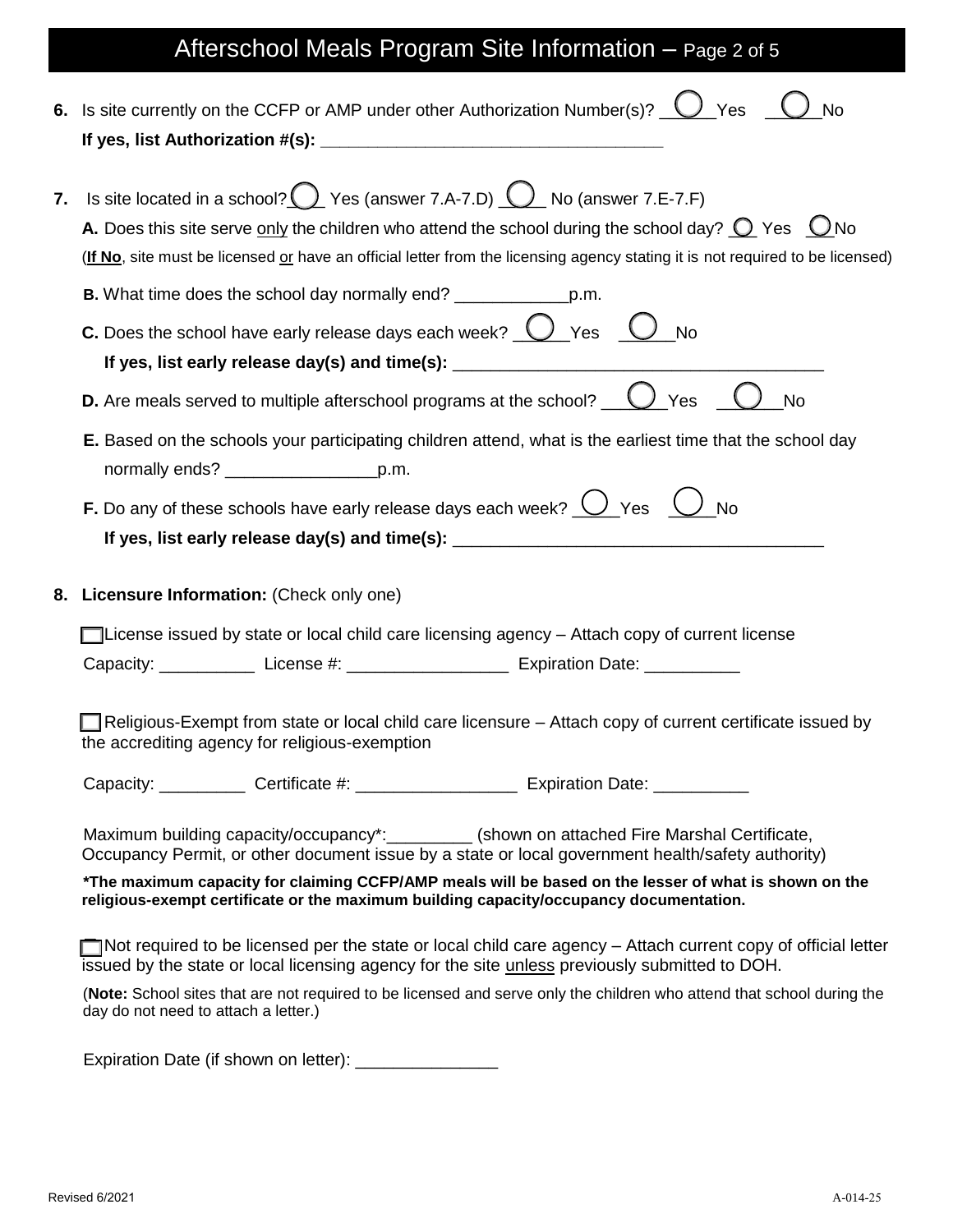## **9. Operational and Meal Service Information:**

**A.** Program Operating Hours, Meal types, and Meal Times: Complete the following tables as applicable.

**NOTE:** A maximum of one meal and one snack (or two different snacks) per child per day can be claimed. Meal service times must be within the program operating hours listed. **Refer to instructions on page 5 for rules about meal service times.**

| <b>Afterschool Weekdays (M-F)</b> (complete if claiming meals and/or snacks served after<br>the end of the regular school day) |                 |       |  |  |  |  |
|--------------------------------------------------------------------------------------------------------------------------------|-----------------|-------|--|--|--|--|
| <b>Program Operating Hours:</b>                                                                                                |                 |       |  |  |  |  |
| Meal and/or snack to be claimed & service times:                                                                               |                 |       |  |  |  |  |
| Afternoon Snack (AS)                                                                                                           | Starts: Ends:   |       |  |  |  |  |
| Supper (SU)                                                                                                                    | Starts: Starts: | Ends: |  |  |  |  |
| Evening Snack (ES)                                                                                                             | Starts:         | Ends: |  |  |  |  |

**Non-School Weekdays (M-F)** (complete if claiming meals and/or snacks served on holidays, vacations, or teacher planning days during the regular school year) Program Operating Hours: Starts:\_\_\_\_\_\_\_ Ends:\_\_\_\_\_\_\_\_\_\_ Meal to be claimed & service times: Breakfast (BR): Starts:\_\_\_\_\_\_Ends: Lunch (LU) Starts:\_\_\_\_\_\_Ends:\_\_\_\_\_ Supper (SU): Starts: Ends: Snack(s) to be claimed & service times: Morning Snack (MS): Starts:\_\_\_\_\_ Ends: Afternoon Snack (AS): Starts:\_\_\_\_\_Ends: Evening Snack (ES): Starts:\_\_\_\_\_Ends:\_\_

| Weekends (S-S) (complete if claiming meals and/or snacks served on Saturdays and/or Sundays during the regular<br>school year) |                                           |
|--------------------------------------------------------------------------------------------------------------------------------|-------------------------------------------|
| <b>Program Operating Hours:</b><br>Starts: Starts:                                                                             | Ends:                                     |
| Meal to be claimed & service times:                                                                                            | Snack(s) to be claimed & service times:   |
| Breakfast (BR): Starts: ______Ends: _____                                                                                      | Morning Snack (MS): Starts:_____Ends:____ |
| Lunch (LU)<br>Ends: The Ends of the Ends of the Ends of the Ends of the Ends of the Ends of the Ends of the Ends o<br>Starts:  | Afternoon Snack (AS): Starts: _____Ends:  |
| Supper (S):<br>Starts:<br>Ends:                                                                                                | Evening Snack (ES): Starts: Ends:         |

- **B.** Will any meal service be conducted at times different from what is listed above?  $\bigcirc$  Yes  $\bigcirc$  No **If yes, list the specific meal types, days, start/finish times, and reason for each alternate meal time:**
- **C.** Days of the Week Meals will be Claimed:

\_\_\_Monday \_\_\_Tuesday \_\_\_Wednesday \_\_\_Thursday \_\_\_Friday \_\_\_Saturday \_\_\_Sunday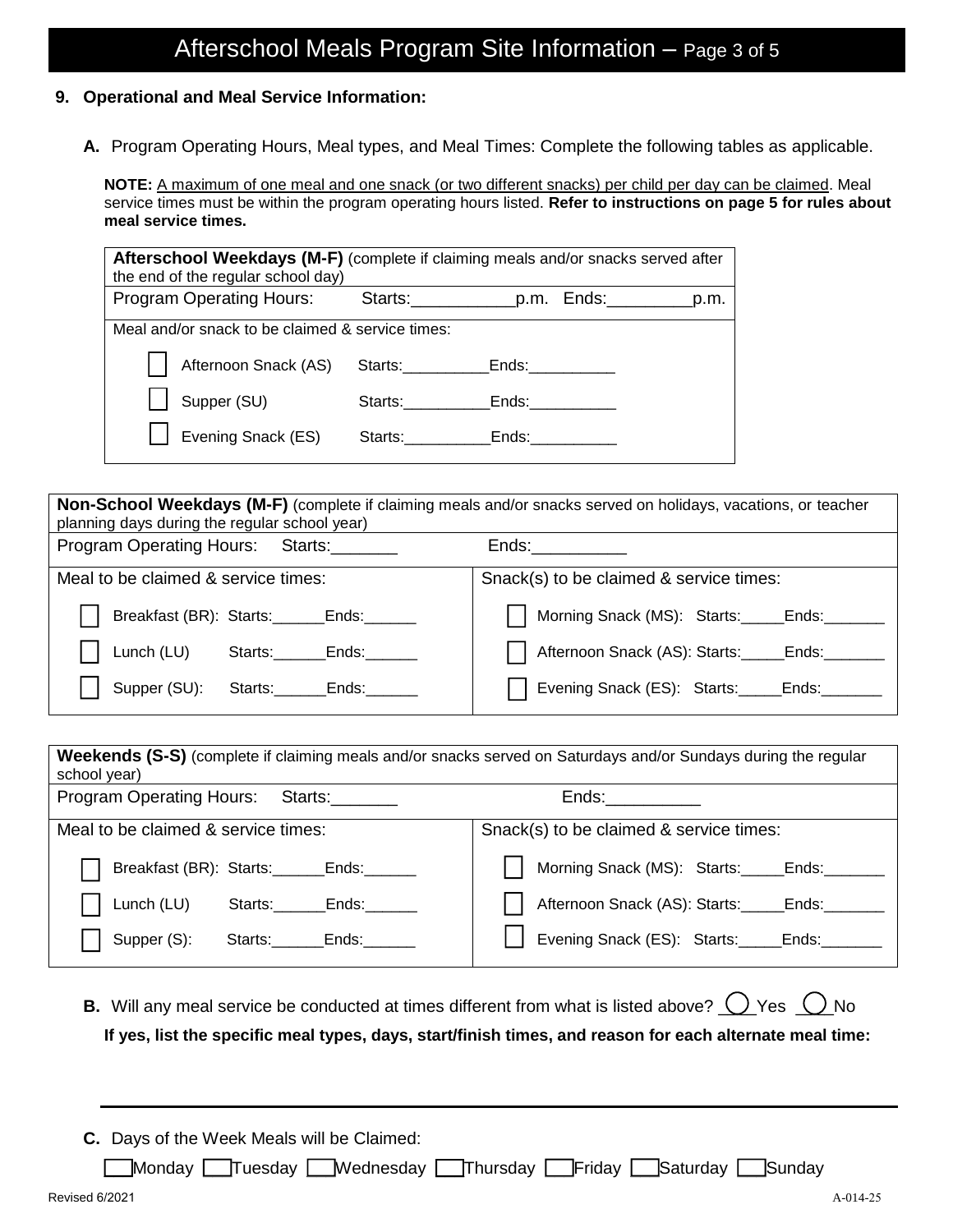# Afterschool Meals Program Site Information - Page 4 of 5

| 10. | Method(s) of Meal Service: Check each method of meal service that will be used. For each method checked,<br>directly below it circle the meal types that will be prepared using that method. See meal type abbreviations in #<br>9A.                                                                                                                                                                                                             |                           |                                          |  |                                                                                                                                                                                                                                   |       |                                 |       |                                                 |                   |
|-----|--------------------------------------------------------------------------------------------------------------------------------------------------------------------------------------------------------------------------------------------------------------------------------------------------------------------------------------------------------------------------------------------------------------------------------------------------|---------------------------|------------------------------------------|--|-----------------------------------------------------------------------------------------------------------------------------------------------------------------------------------------------------------------------------------|-------|---------------------------------|-------|-------------------------------------------------|-------------------|
|     | Site prepares meals on-site:                                                                                                                                                                                                                                                                                                                                                                                                                     |                           |                                          |  |                                                                                                                                                                                                                                   |       |                                 |       |                                                 |                   |
|     | BR MS LU AS SU ES                                                                                                                                                                                                                                                                                                                                                                                                                                |                           |                                          |  |                                                                                                                                                                                                                                   |       |                                 |       |                                                 |                   |
|     | Site receives meals from another site or central preparation site owned by the contractor:                                                                                                                                                                                                                                                                                                                                                       |                           |                                          |  |                                                                                                                                                                                                                                   |       |                                 |       |                                                 |                   |
|     |                                                                                                                                                                                                                                                                                                                                                                                                                                                  |                           | BR MS LU AS SU ES                        |  |                                                                                                                                                                                                                                   |       |                                 |       |                                                 |                   |
|     |                                                                                                                                                                                                                                                                                                                                                                                                                                                  |                           |                                          |  | Site or sponsor contracts with local public school system:                                                                                                                                                                        |       |                                 |       |                                                 |                   |
|     |                                                                                                                                                                                                                                                                                                                                                                                                                                                  |                           | BR MS LU AS SU ES                        |  |                                                                                                                                                                                                                                   |       |                                 |       |                                                 |                   |
|     |                                                                                                                                                                                                                                                                                                                                                                                                                                                  |                           |                                          |  | Site or sponsor contracts with another approved CCFP site with which it is not affiliated (this is not an<br>option for sites licensed by DCF or a county child care licensing agency):                                           |       |                                 |       |                                                 |                   |
|     |                                                                                                                                                                                                                                                                                                                                                                                                                                                  |                           |                                          |  | BR MS LU AS SU ES Name of Food Preparation Site: _______________________________                                                                                                                                                  |       |                                 |       |                                                 |                   |
|     |                                                                                                                                                                                                                                                                                                                                                                                                                                                  |                           | BR MS LU AS SU ES                        |  | Site or sponsor contracts with a DOH listed caterer:<br>Name of Caterer (leave blank for Part 1 application): __________________________                                                                                          |       |                                 |       |                                                 |                   |
| 11. |                                                                                                                                                                                                                                                                                                                                                                                                                                                  |                           | <b>Number of Participating Children:</b> |  |                                                                                                                                                                                                                                   |       |                                 |       |                                                 |                   |
|     |                                                                                                                                                                                                                                                                                                                                                                                                                                                  |                           |                                          |  | A. Number of Afterschool Children age 12 and under _____                                                                                                                                                                          |       |                                 |       |                                                 |                   |
|     |                                                                                                                                                                                                                                                                                                                                                                                                                                                  |                           |                                          |  | <b>B.</b> Number of Afterschool Children age 13 to 18 _____                                                                                                                                                                       |       |                                 |       |                                                 |                   |
|     |                                                                                                                                                                                                                                                                                                                                                                                                                                                  |                           |                                          |  | C. Total Afterschool Children Participating (Sum of 11.A plus 11.B) <sup>0</sup>                                                                                                                                                  |       |                                 |       |                                                 |                   |
|     |                                                                                                                                                                                                                                                                                                                                                                                                                                                  |                           |                                          |  | D. Maximum Capacity (number of children allowed at site at the same time) _____                                                                                                                                                   |       |                                 |       |                                                 |                   |
|     |                                                                                                                                                                                                                                                                                                                                                                                                                                                  |                           |                                          |  | <b>E.</b> Will the number of children served daily ever exceed the number listed in 11.D? $\bigcup$ Yes $\bigcup$ No                                                                                                              |       |                                 |       |                                                 |                   |
|     |                                                                                                                                                                                                                                                                                                                                                                                                                                                  |                           |                                          |  | If yes, explain why: $\sqrt{2\pi}$ . The set of the set of the set of the set of the set of the set of the set of the set of the set of the set of the set of the set of the set of the set of the set of the set of the set of t |       |                                 |       |                                                 |                   |
| 12. | Record the number of afterschool children in attendance by ethnicity and race: (These totals may be<br>less than or equal to the total Afterschool Children Participating in #11.C, depending on how many children are<br>present when the count is taken. Children must be counted as either Hispanic or Non-Hispanic and must be<br>counted in at least one race category. Therefore, the Race Total cannot be less than the Ethnicity Total.) |                           |                                          |  |                                                                                                                                                                                                                                   |       |                                 |       |                                                 |                   |
|     | <b>Ethnicity Totals:</b><br>Race Totals: (Children can be counted in more then one race category)                                                                                                                                                                                                                                                                                                                                                |                           |                                          |  |                                                                                                                                                                                                                                   |       |                                 |       |                                                 |                   |
|     | Hispanic<br>or Latino                                                                                                                                                                                                                                                                                                                                                                                                                            | Not Hispanic<br>or Latino | $=$ Ethnicity<br><b>Total</b>            |  | American Indian<br>or<br>Alaskan Native                                                                                                                                                                                           | White | Black or<br>African<br>American | Asian | Native Hawaiian<br>or other Pacific<br>Islander | $=$ Race<br>Total |
|     |                                                                                                                                                                                                                                                                                                                                                                                                                                                  |                           | 0                                        |  |                                                                                                                                                                                                                                   |       |                                 |       |                                                 | 0                 |

**13.** Month(s) the site will **NOT** operate the Afterschool Meals Program in this fiscal year (check all that apply):

\_\_\_\_\_\_\_\_\_\_\_\_\_\_\_\_\_\_\_\_\_\_\_\_\_\_\_\_\_\_\_\_\_\_\_\_\_\_\_\_ \_\_\_\_\_\_\_\_\_\_\_\_\_\_\_\_\_\_\_\_\_\_\_\_\_\_\_\_\_\_\_\_\_\_\_

October **□** November □ December □ January □ February ❑ April ❑ May ❑ June ❑ July ❑ August ❑ September

|  | l March   |  |
|--|-----------|--|
|  | September |  |

**14.** Will Site Implement Offer Versus Serve?  $\bigcirc$  Yes  $\bigcirc$  No

## **The following question is to be completed by Public School District Sponsors only:**

\_\_\_\_\_\_\_\_\_\_\_\_\_\_\_\_\_\_\_\_\_\_\_\_\_\_\_\_\_\_\_\_\_\_\_\_\_\_\_\_ \_\_\_\_\_\_\_\_\_\_\_\_\_\_\_\_\_\_\_\_\_\_\_\_\_

**15.** Meal Pattern Used at Site: (check one only)  $\bigcup$  CCFP or  $\bigcup$  NSLP

## **I certify that all information on this Site Information Form is true and correct.**

Signature of Authorized Employee Title

Printed Name **Date**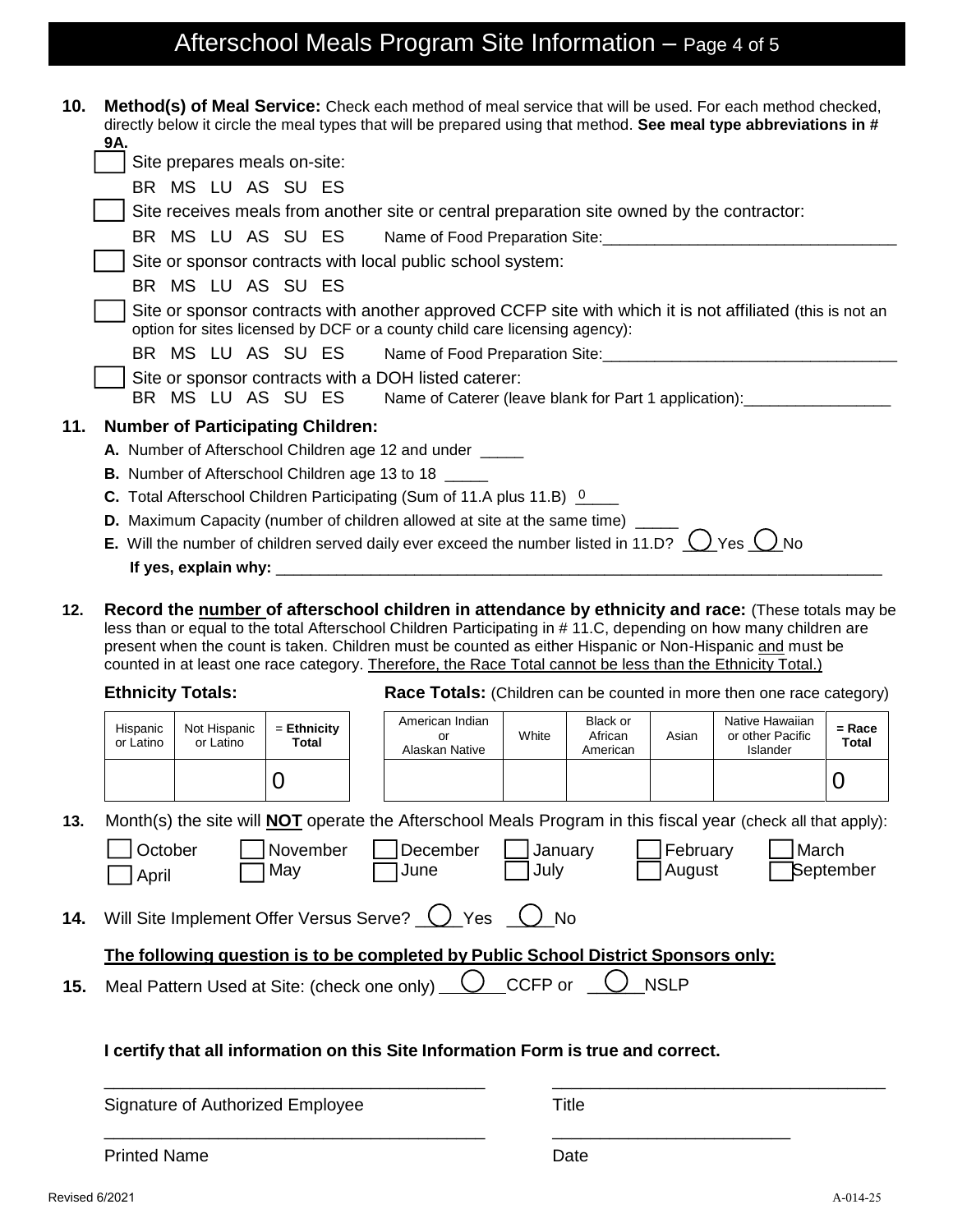## **Instructions for Completing the Afterschool Meals Program (AMP) Site Information Form**

If completing this form as part of the initial application process, leave Authorization Number blank and only fill in Organization Name at the top of the form. If your agency will be a sponsoring organization (multi-site contractor), complete a separate Site Information Form for each of your sites. For existing sponsoring organizations adding a new site, complete Authorization Number and Organization Name at the top of form.

- 1. Enter site name, street address (physical location), and phone/fax numbers. Also enter the Facility Number if your organization uploads site claim information into MIPS, or if you prefer to assign a specific facility number.
- 2. Enter name, position title, phone/fax numbers, and email address of the on-site person who oversees the food program at the site.
- 3. Check to indicate whether area eligibility was determined based on a single school that the site's address is zoned for or a set of schools (elementary, middle, or high) in a school choice zone; then enter the applicable school or zone name next to the option selected. Next, check to indicate the documentation used to establish that the school or school zone meets the 50% or greater free and reduced-price school meals requirement, then enter the month and year of the applicable documentation. For "Eligibility Determination Date," enter the month and year that the area eligibility determination was completed. A site's area eligibility remains effective for five years from the end of the month in which the eligibility determination was made.
- 4. List the specific educational and/or enrichment activities provided to the children in care at this site.
- 5. Select only one. **Private Non-Profit with Current 501(c)(3)** refers to a secular organization which has been formally granted and currently maintains federal tax-exempt status under section 501(c)(3) of the Internal Revenue Code, or a subsidiary of such organization that is using the tax-exempt status of the parent organization. **Church (private nonprofit)** refers to a church, synagogue, temple, or mosque that meets the IRS requirements to be exempt from federal income tax under section 501(c)(3) of the Internal Revenue Code, or a subsidiary of such organization that is using the tax-exempt status of the parent organization. If the site is for-profit, it must be a traditional child care center currently on the CCFP.
- 6. Answer accordingly. If yes, enter the other CCFP or AMP authorization number(s).
- 7. If the site is located in a school (public or private), select "yes". If yes, answer 7.A through 7.D. If no, answer 7.E -7.F.
- 8. Check the appropriate box under Licensure Information. Complete requested information if listed on the license, religious- exempt certificate, or letter from licensing agency. Attach requested documentation.
- 9. Site Operational and Meal Service Information:
	- A. Program Operating Hours, Meal Types, and Meal Times: Complete each applicable table based on when the site will be serving and claiming meals/snacks (Afterschool Weekdays, Non-School Weekdays, and/or Weekends). Within a table, enter the program operating hours and select the meal types to be claimed on that group of days. A maximum of one meal and one snack (or two different snacks) per child per day can be claimed. For each meal type selected, enter the meal service start and end times. If any meal/snack will be served in shifts, enter the start time of the earliest shift and the end time of the latest shift. Remember that meal times must be within the listed operating hours.

#### **Keep in mind the following rules about meal service times:**

- When more than one meal type will be served on the AMP to the same children on the same day, at least 1 hour must elapse between the end of one meal/snack service and the beginning of the next.
- The maximum length of time per meal/snack service is two hours, unless the site has meal service shifts. Meals/snacks served outside of the times listed cannot be claimed to the program.
- Meal services can begin any time after the school day, but must end by 8:00 p.m.
- B. Answer accordingly. If yes, list the specific meal types, days, start/finish times, and reason for each alternate meal time.
- C. Check each day of the week that the site will claim meals on the AMP.
- D. Enter the current school year start and end dates for students. The AMP operates during the school year only.
- 10. Check the method(s) of meal service used at the site. If more than one method is used, check all that apply. For each method that is checked, circle the meal types to be prepared using that method. If applicable, enter name of food preparation site or caterer.
- 11. Enter the numbers requested in 11.A-D. Answer the question in 11.E, and if yes provide an explanation.
- 12. Each child must be counted as either Hispanic or non-Hispanic and must be counted in at least one race category. Children may be counted in more than one race category (i.e., a bi-racial or multi-racial child may be counted in each category that pertains to him/her). The Ethnicity Total column must equal the number of children in the Hispanic and Not Hispanic categories. The Race Total column must equal the number of children in the various race categories. Finally, the number in the Race Total column must be equal to or greater than the Ethnicity Total column.
- 13. Select any month(s) in this fiscal year in which the site will not operate the Afterschool Meals Program at all. This means the site will not claim any meals or snacks during the entire month(s) selected.
- 14. Answer accordingly. Offer Versus Serve (OVS) is only allowed in AMP for breakfast, lunch, and supper meals. OVS is not allowed at snack due to only two required food components.
- 15. Answer accordingly.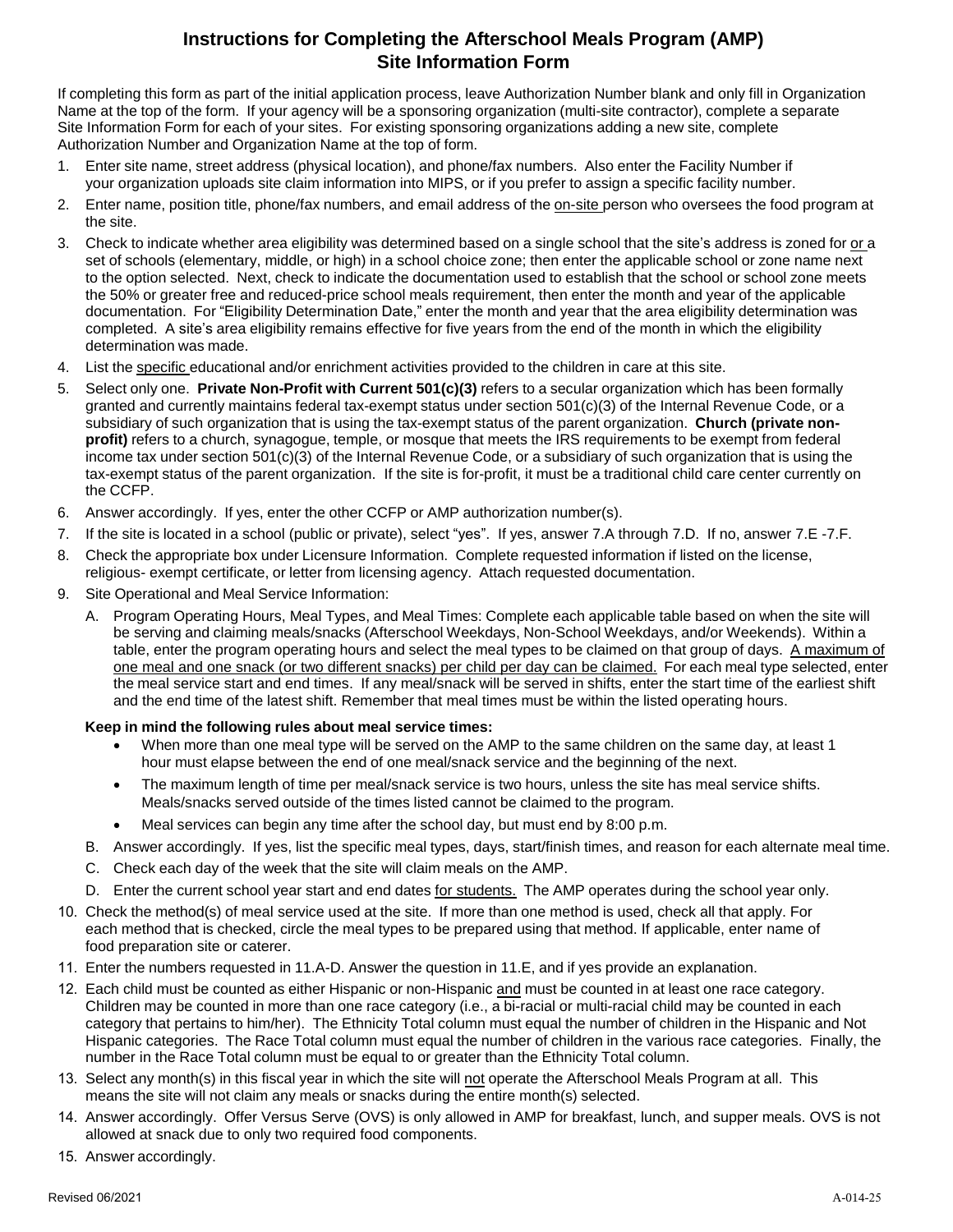## **AFTERSCHOOL MEALS PROGRAM SPONSOR-SITE AGREEMENT FOR UNAFFILIATED SITES**

| This agreement is entered into between |                                 | hereinafter |
|----------------------------------------|---------------------------------|-------------|
|                                        | Name of Sponsoring Organization |             |
| referred to as the "sponsor," and      |                                 | hereinafter |
|                                        | Name of Site                    |             |

referred to as the "site."

## **I. THE SPONSOR AGREES TO:**

- A. Instruct the site to comply with site requirements set forth in the Child Care Food Program (CCFP) Procedure Manual for Afterschool Programs, as revised, and applicable CCFP policy memoranda.
- B. Train site personnel on program requirements before the site begins participation in the Afterschool Meals Program. The training will cover all required topics, including but not limited to information on meal pattern requirements; recording and maintaining menus, meal counts, and attendance records; and civil rights requirements.
- C. Offer, at least annually, additional training sessions scheduled at times and places mutually convenient for the sponsor and site.
- D. Respond to the site's requests for technical assistance within two (2) days.
- E. Distribute to the site all necessary CCFP Afterschool Meals Program record keeping forms.
- F. Collect monthly, all necessary program records for claiming CCFP Afterschool Meals Program reimbursement including, but not limited to, menus for each meal service claimed, Attendance Records, and Meal Count Records including daily meal count documentation if meal counts were recorded on another document and later transferred to the Monthly Meal Count Record form.
- G. Review the site's Afterschool Meals Program operations to assess compliance with the meal pattern, record keeping, and other program requirements. At least one review will occur during a new site's first four weeks of CCFP participation. Unless otherwise approved by the Florida Department of Health (DOH), reviews will be conducted at least three times within each 12-month period and not more than six months will elapse between reviews, even if the reviews occur in different federal fiscal years.
- H. Maintain records concerning the location and dates of all compliance reviews, problems noted, corrective actions prescribed, and sanctions imposed.
- I. Present photo identification when making visits to the site.
- J. Hold site responsible for compliance with program policies and procedures, and disallow snacks and/or meals not meeting U.S. Department of Agriculture (USDA) meal pattern requirements or not supported by appropriate records.
- K. Not discriminate against any child because of race, color, national origin, sex, age, or disability.
- L. Determine the site's area eligibility to participate in the Afterschool Meals Program at least once every five years, and maintain the site's eligibility documentation as directed in the Procedure Manual for Afterschool Programs, as revised.
- M. Provide snacks and/or prepared meals, and/or pay for catered snacks and/or meals delivered by a DOH registered caterer, to the site at no cost to the site. However, if a site is responsible for the disallowance of snacks and/or meals due to the site's failure to meet program requirements, the sponsor may charge the site for the amount that the sponsor paid for the disallowed snacks and/or meals.
- N. Not charge the site a fee for the sponsor's program services.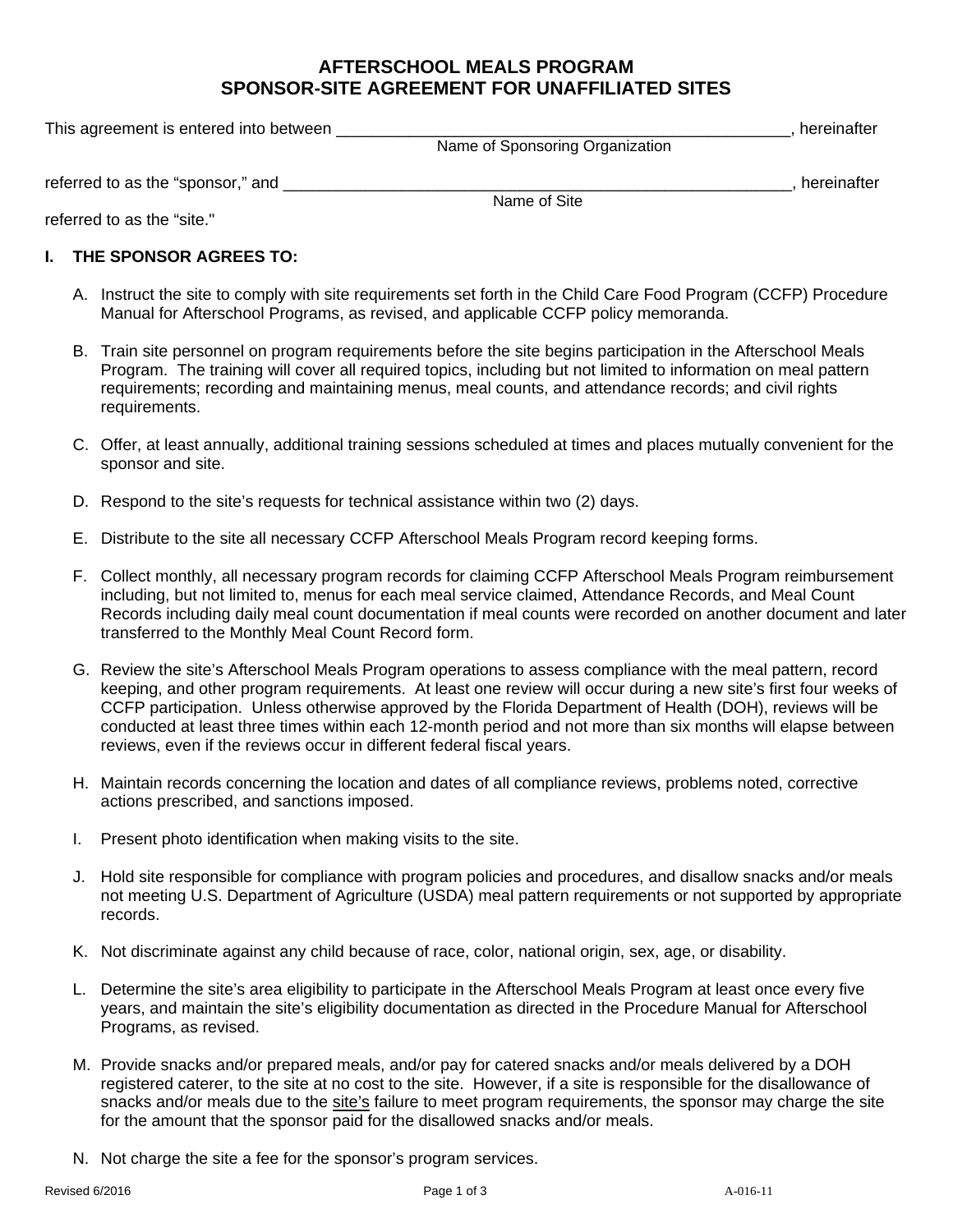## **II. THE SITE AGREES TO:**

- A. Prepare and/or serve age specific snacks and/or meals that meet program meal pattern requirements.
- B. Record meal counts within one hour of the end of each snack and/or meal service.
- C. Claim only those meal types approved by the sponsor for reimbursement.
- D. Claim reimbursement for no more than one snack and one meal per child per day.
- E. Maintain copies of all Child Care Food Program (CCFP) Afterschool Meals Program records such as menus, Meal Count Records, Attendance Records, etc. for the current fiscal year and three subsequent fiscal years. Records for the current month and the previous 12 months shall be maintained at the site. Records older than 13 months may be maintained off-site or stored electronically, but these records shall be made available to staff of the sponsor, the Florida Department of Health (DOH), the U.S. Department of Agriculture (USDA), the Florida Department of Law Enforcement (FDLE), the Florida Department of Financial Services, Division of Public Assistance Fraud, and Early Learning Coalitions upon presentation of proper photo identification.
- F. Send the previous month's claim documentation (Attendance Records, Monthly Meal Count Records and daily meal count sheets, menus) to the sponsor by the fifth (5<sup>th</sup>) day of each month. If the fifth (5<sup>th</sup>) day of the month falls on a weekend or holiday, these records must be received by the sponsor on the first business day following the weekend/holiday.
- G. Attend training sessions as required by the sponsor.
- H. Allow representatives of the sponsor, DOH, USDA, FDLE, the Florida Department of Financial Services, Division of Public Assistance Fraud, and Early Learning Coalitions access to the site during operating hours for the purpose of reviewing CCFP Afterschool Meals Program meal services and/or records. The site will allow such access upon presentation of photo identification whether the review is announced or unannounced.
- I. Allow representatives of the sponsor, DOH, USDA, FDLE, the Florida Department of Financial Services, Division of Public Assistance Fraud, and Early Learning Coalitions to conduct parental/household contacts regarding the CCFP Afterschool Meals Program.
- J. If licensed or accredited, maintain a current child care license/accreditation and notify the sponsor of any changes (e.g., capacity, hours/days of operation, expiration, revocation, etc.) within two (2) days of a change.
- K. Maintain current food service inspection documentation (satisfactory inspection report or valid permit/certificate) and notify the sponsor of any food service changes (e.g., food service method, permit expiration or revocation, etc.) within two (2) days of a change.
- L. Report a change of address or ownership, site closure, and any permanent changes in meal service times to the sponsor immediately.
- M. Report to the sponsor any pending sale of the site prior to the sale closing date. (Note: This agreement is not transferable to a new owner.)
- N. Provide all eligible children the same snacks and/or meals at no separate cost to the parent or guardian.
- O. When requested by the sponsor, distribute to parents copies of CCFP Afterschool Meals Program materials.
- P. Not discriminate against any child because of race, color, national origin, sex, age, or disability.
- Q. The site agrees to use the U.S. Department of Homeland Security's E-Verify system, https://e-verify.uscis.gov/emp, to verify the employment eligibility of:
	- 1. All persons employed during the agreement term by the site to perform employment duties within Florida;
	- 2. All persons (including subcontractors) assigned by the site to perform work pursuant to this agreement.